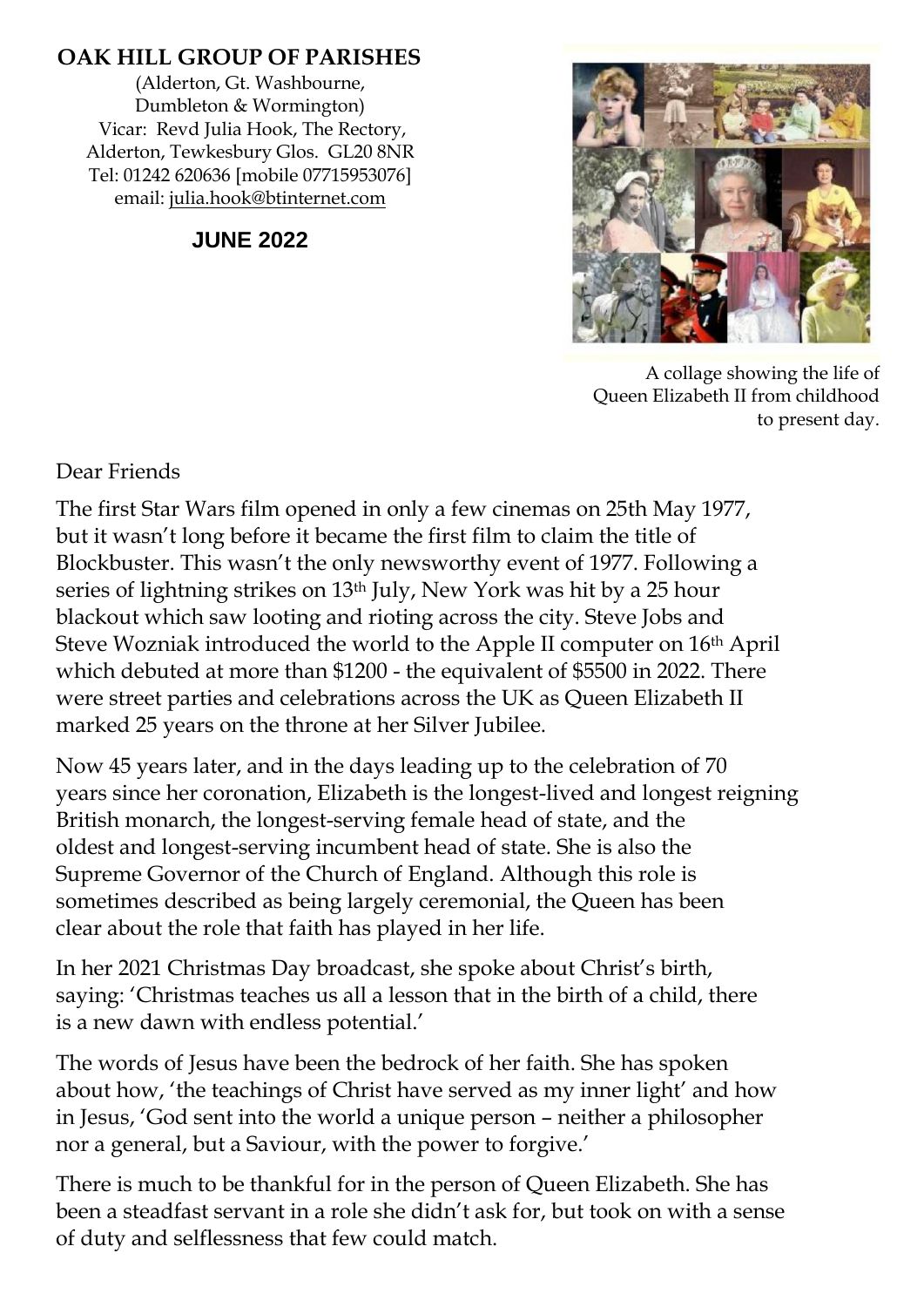What is it that has kept her going all this time, and how might we face the uncertainty and difficulties that confront us all? The answer comes best from the Queen herself.

'For me, the life of Jesus Christ...is an inspiration and anchor in my life.'

There can be no better way to live! With love and prayers, Julia.

### **ALDERTON**

**THE SUMMER FAIR AND GIFT DAY:** this will be on Saturday July 16th in the afternoon - hopefully outside in the Churchyard. There will more details in the July newsletter.

**RIP Beryl Ollive:** Beryl's cremation service took place on May 5th but there will be a memorial service at some stage to celebrate her life and all she contributed to the village. Again the date will be confirmed.

**CHURCH MOWERS:** thank you for all the hard work that you put in to keep the Churchyard looking so attractive.

And a reminder to everyone to visit the conservation area there which is looked after by Ros and Phil.

### **GREAT WASHBOURNE**

**THE GREAT WASHBOURNE SUMMER SUPPER** will be held on Friday 24th June at 6.30pm in the garden of Great Washbourne House. Some local Cheltenham musicians will be providing us with light summer music. A supper of roast pork (veggie alternative available) and salads will be served with all the trimmings, and strawberries & cream for dessert. There will be a bar, raffle and other entertainment including skittles. Do come and join us for what promises to be a great evening. Tickets will be available in advance from Jane (01242) 620291 or Karen (01242) 620633 or on the door: Adults £12, Children £6. All proceeds will go to the church funds.

## **DUMBLETON**

**QUEENS PLATINUM JUBILEE CELEBRATION AFTERNOON TEA!** 3pm-5pm You will all have received the Jubilee notice regarding this event through your door and we are really hoping you will attend and enjoy the afternoon. We thank those who have already offered to provide food or help on the day and there is still time if you wish to provide something. Everyone is hoping for glorious weather on JUNE 5th so that the festivities can be enjoyed outside on the green by the Church.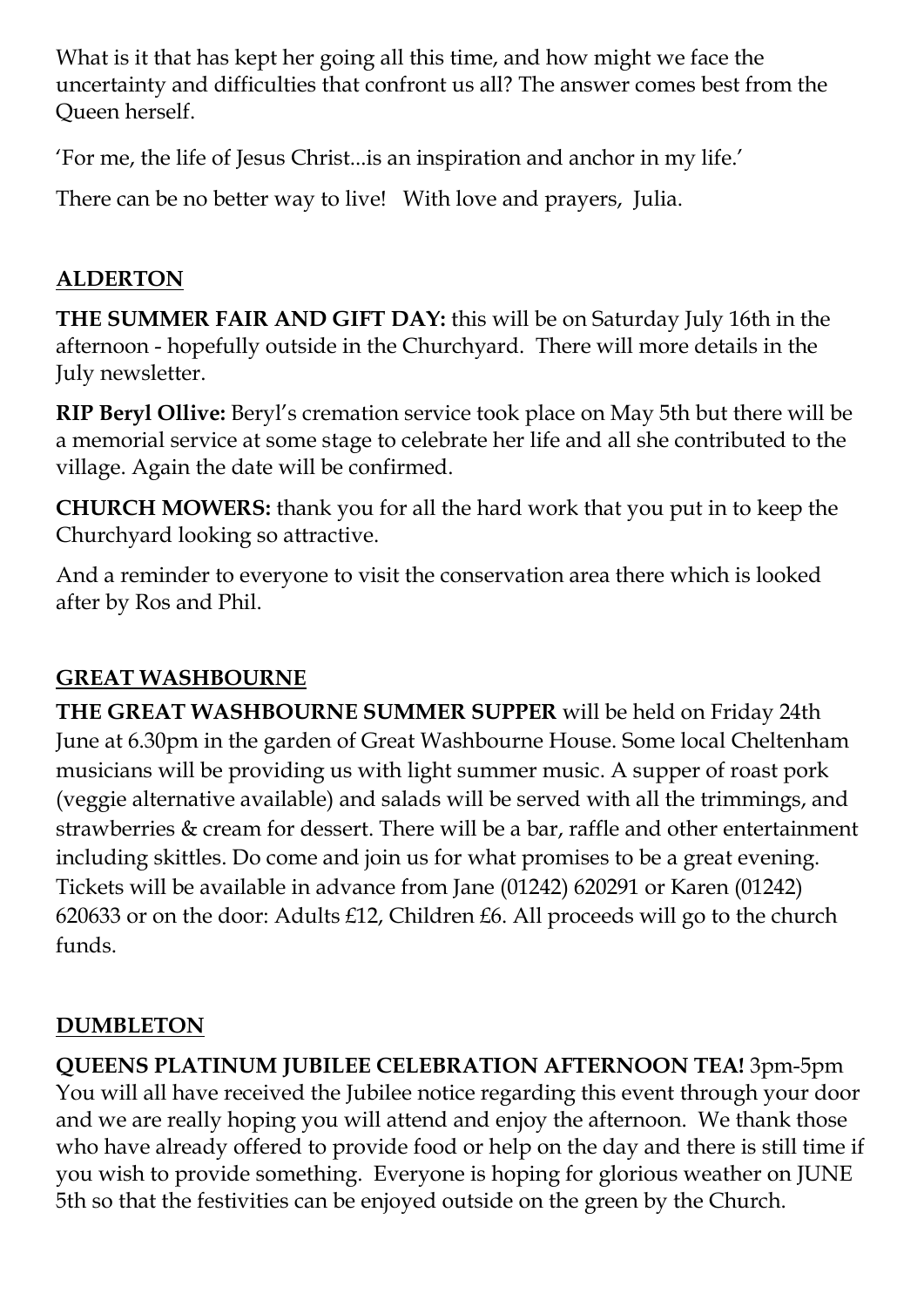However should the weather let us down and rain/wind/snow (it has been known)etc we will be moving everything indoors to the **VILLAGE CLUB** for starting at 3pm. Let's all celebrate the Queens 70 years of service to this country and who is still managing to work at 96 years of age. AMAZING!

**SATURDAY 16th JULY** is the date set for **JENNY HUNTERS GARDEN PARTY**. Always an extremely popular occasion, this will definitely be the case this year as it is the last time it will take place. You will need to get your tickets priced at £12.50 early, they will be available after JUNE 20th from Jenny Hunter herself (01386 882796), Jenny Maher (01386 881474) and Lynda Matthews (01386 881383)

From the Registers:

Holy Matrimony, May 14th. David Charles WILLIAMS and Carol Ann JONES May 20th. Jason Andrew GRUBB and Emma Louise FOX

#### **WORMINGTON**

#### **JUBILEE CELEBRATIONS:**

**Friday 3rd June** "Cocktail Bar" evening from 6.30pm – in the marquee **Sunday 5th June** – "Bring your own Picnic" from 12pm – In the marquee and on the OpenSpace. Pimm's on sale, Bouncy slide, children's games and lots of fun. Some puddings supplied!

**Saturday 18th June – TABLETOP/GARAGE/DRIVE SALE 2-5pm– book your space with:** [sarahhughes810@hotmail.com](mailto:sarahhughes810@hotmail.com) or [angela.piercy@hotmail.co.uk](mailto:angela.piercy@hotmail.co.uk)

**Saturday 18th June "BAR IN THE TENT" from 6.30pm**



Congratulations to Her Majesty the Queen on reaching her Platinum Jubilee 1952 - 2022